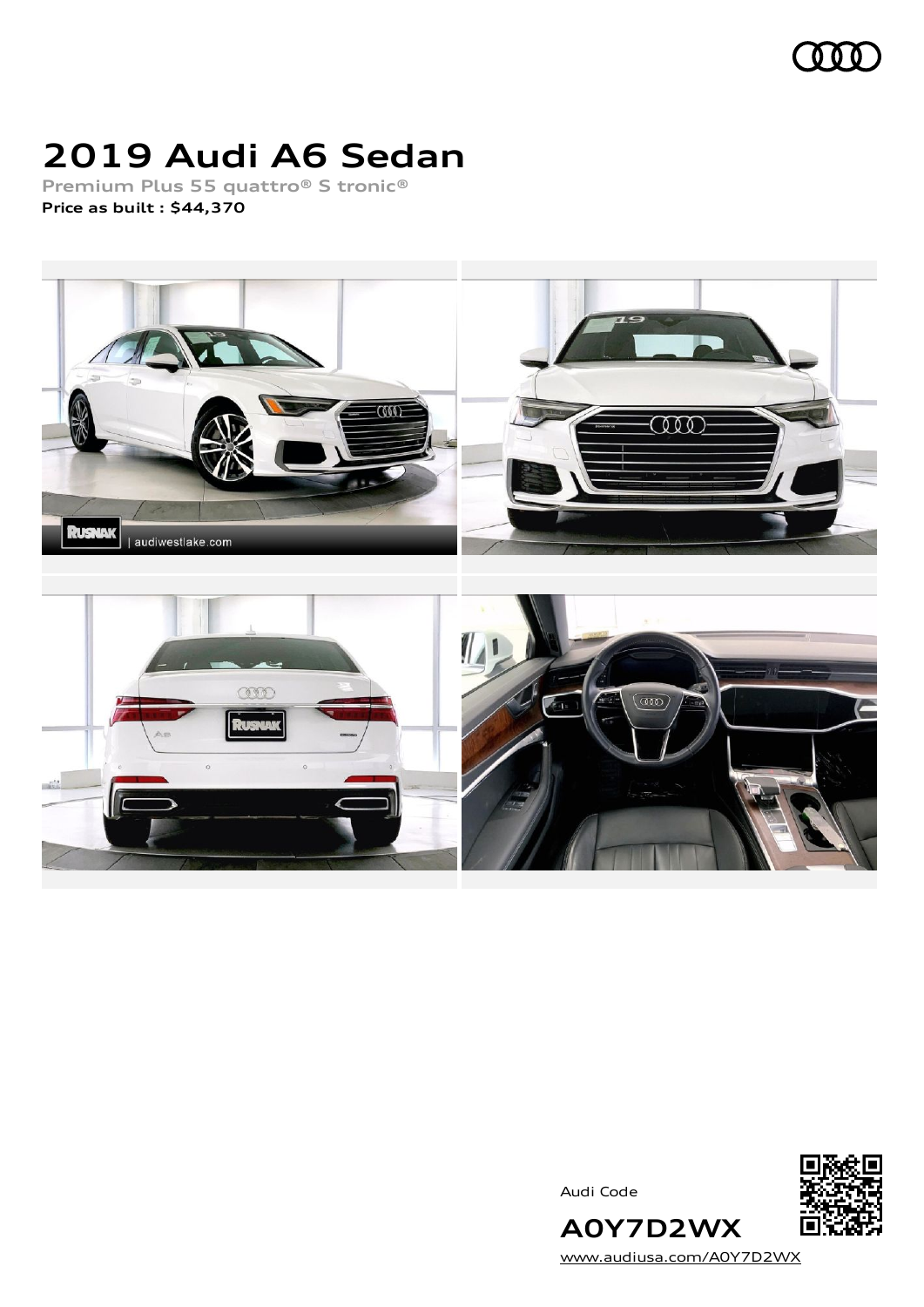**Audi 2019 Audi A6 Sedan** Premium Plus 55 quattro® S tronic®

**Price as buil[t](#page-8-0)** \$44,370

#### **Exterior colour**

Ibis White

#### **Interior colour**

| Seats     | Black with Rock Gray cross stitching |
|-----------|--------------------------------------|
| Dashboard | Black                                |
| Carpet    | Black                                |
| Headliner | Lunar Silver                         |



#### **Further Information**

| Mileage  | 44,070 miles |
|----------|--------------|
| Warranty | No           |

### **Technical Specifications**

| Engine type                  | 3.0-liter six-cylinder                        |
|------------------------------|-----------------------------------------------|
| stroke                       | Displacement/Bore and 2,995/84.5 x 89.0 cc/mm |
| Torque                       | 369 lb-ft@rpm                                 |
| Top track speed              | 130 mph mph                                   |
| Acceleration (0 - 60<br>mph) | 5.1 seconds seconds                           |
| Recommended fuel             | Premium                                       |

#### **Audi Code** A0Y7D2WX

**Your configuration on www.audiusa.com** [www.audiusa.com/A0Y7D2WX](https://www.audiusa.com/A0Y7D2WX)

**Commission number** 0bd7c0470a0e09b0652d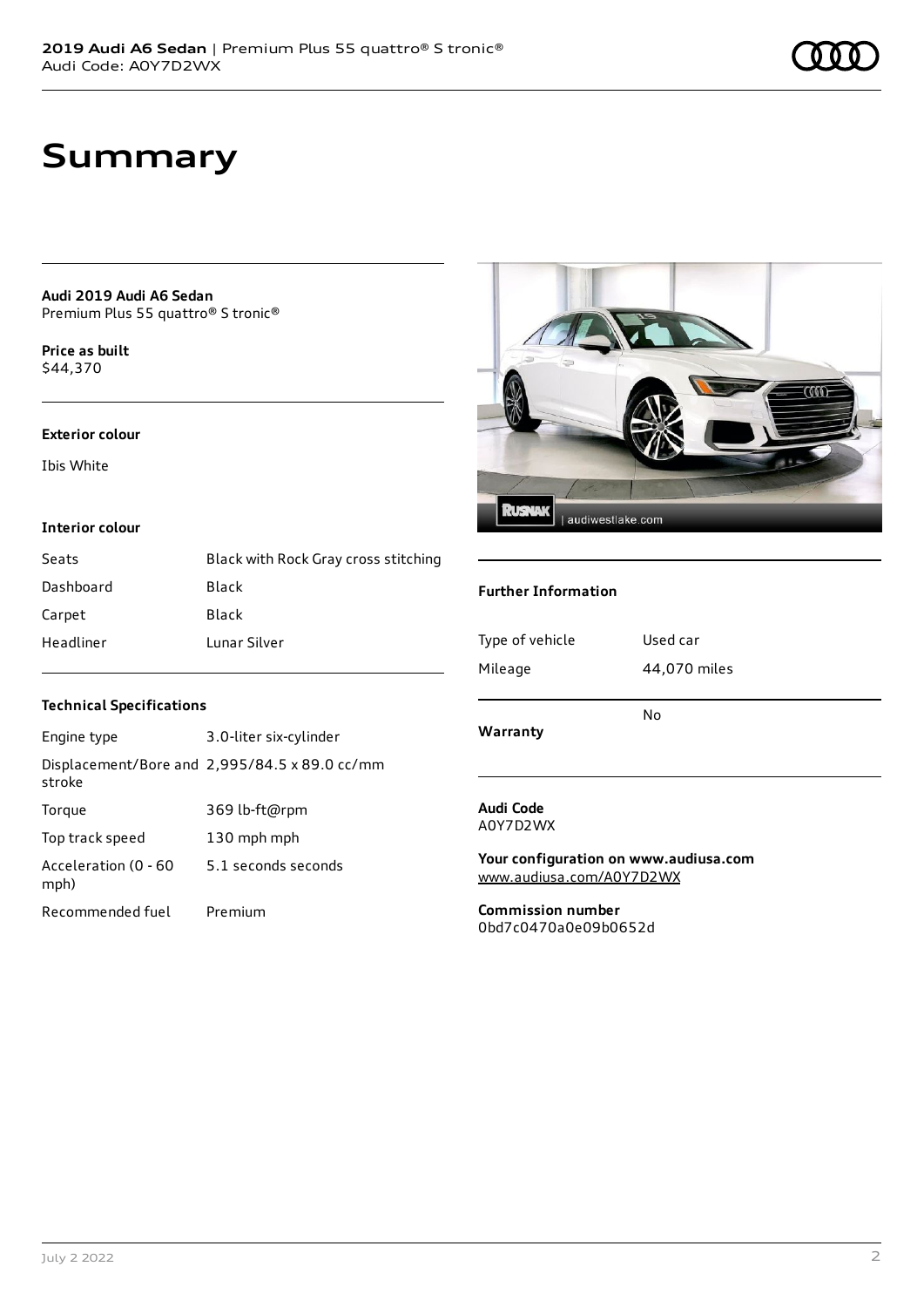

# **Standard features**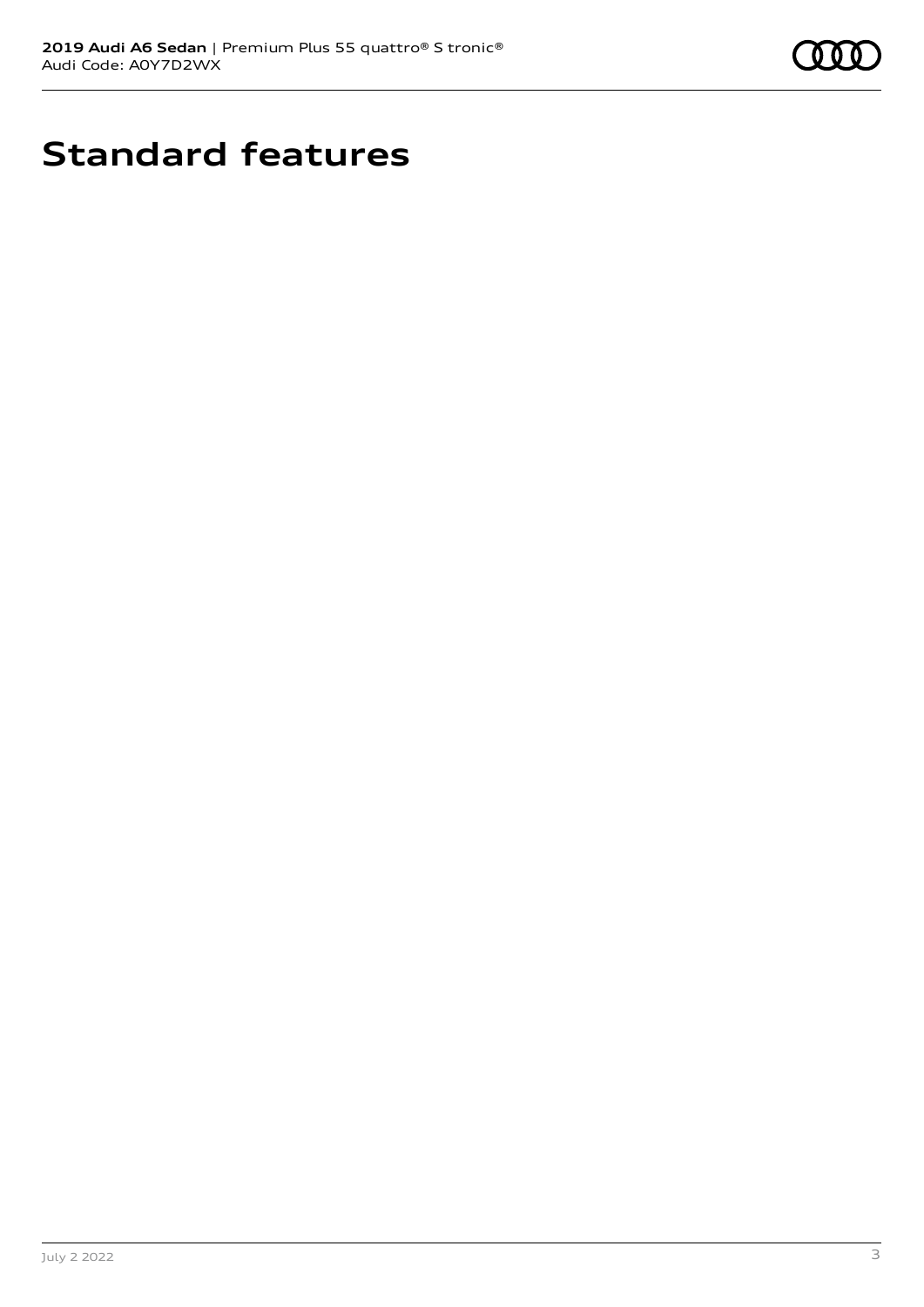## **Dealer remarks**

#### \*\*\* SIZZLIN' SUMMER EVENT \*\*\* Going On Now!!

Audi Advanced Key, Audi Phone Box w/Wireless Charging, Audi Side Assist w/Pre Sense Rear, Audi Virtual Cockpit, Bang & Olufsen 3D Premium Sound System, Contrast Stitching on Door Armrests & Knee Bolster, Convenience Package, Headlight Washer System, Heated Auto-Dimming Power-Folding Exterior Mirrors, Matrix-Design Headlights w/Highbeam Assist, Premium Plus Package, Radio: Audi MMI Navigation Plus w/MMI Touch 10.1", Top View Camera System w/Virtual 360 View.

We're confident that once you've experienced the dedication and commitment of the Rusnak Standard and how we strive to embody it in every aspect of our dealership experiences, you simply won't want to do business anywhere else. So, if you're ready to enjoy a higher quality of luxury auto sales and service experiences, we'd like to humbly invite you to pay us a visit at one of our many dealerships. Come enjoy the Rusnak Standard of care and see why so many Southern California drivers put their trust in the Rusnak Auto Group! This vehicle MAY include the following features. Please verify these features before purchase; Convenience Package (Audi Advanced Key, Audi Phone Box w/Wireless Charging, Audi Side Assist w/Pre Sense Rear, and Heated Auto-Dimming Power-Folding Exterior Mirrors), Premium Plus Package (Audi Virtual Cockpit, Bang & Olufsen 3D Premium Sound System, Contrast Stitching on Door Armrests & Knee Bolster, Headlight Washer System, Matrix-Design Headlights w/Highbeam Assist, Radio: Audi MMI Navigation Plus w/MMI Touch 10.1", and Top View Camera System w/Virtual 360 View), 10 Speakers, 4-Wheel Disc Brakes, ABS brakes, Air Conditioning, Alloy wheels, AM/FM radio: SiriusXM, Audi smartphone interface (Apple CarPlay/Android Auto), Auto tilt-away steering wheel, Auto-dimming door mirrors, Auto-dimming Rear-View mirror, Automatic temperature control, Brake assist, Bumpers: body-color, Compass, Delay-off headlights, Driver door bin, Driver vanity mirror, Dual front impact airbags, Dual front side impact airbags, Electronic Stability Control, Emergency communication system: Audi connect CARE, Exterior Parking Camera Rear, Four wheel independent suspension, Front anti-roll bar, Front Bucket Seats, Front Center Armrest, Front dual zone A/C, Front fog lights, Front reading lights, Garage door transmitter: HomeLink, Genuine wood console insert, Genuine wood dashboard insert, Genuine wood door panel insert, Heated door mirrors, Heated Front Seats, Heated front seats, Illuminated entry, Knee airbag, Leather Seating Surfaces, Leather Shift Knob, Low tire pressure warning, Memory seat, Navigation System, Occupant sensing airbag, Outside temperature display, Overhead airbag, Overhead console, Panic alarm, Passenger door bin, Passenger vanity mirror, Power door mirrors, Power driver seat, Power moonroof, Power passenger seat, Power steering, Power windows, Radio data system, Radio: Audi MMI Navigation w/MMI Touch Response, Rain sensing wipers, Rear air conditioning, Rear anti-roll bar, Rear reading lights, Rear seat center armrest, Rear window defroster, Remote keyless entry, Security system, Speed control, Speed-sensing steering, Speed-Sensitive Wipers, Split folding rear seat, Steering wheel memory, Steering wheel mounted audio controls, Tachometer, Telescoping steering wheel, Tilt steering wheel, Traction control, Trip computer, Turn signal indicator mirrors, Variably intermittent ...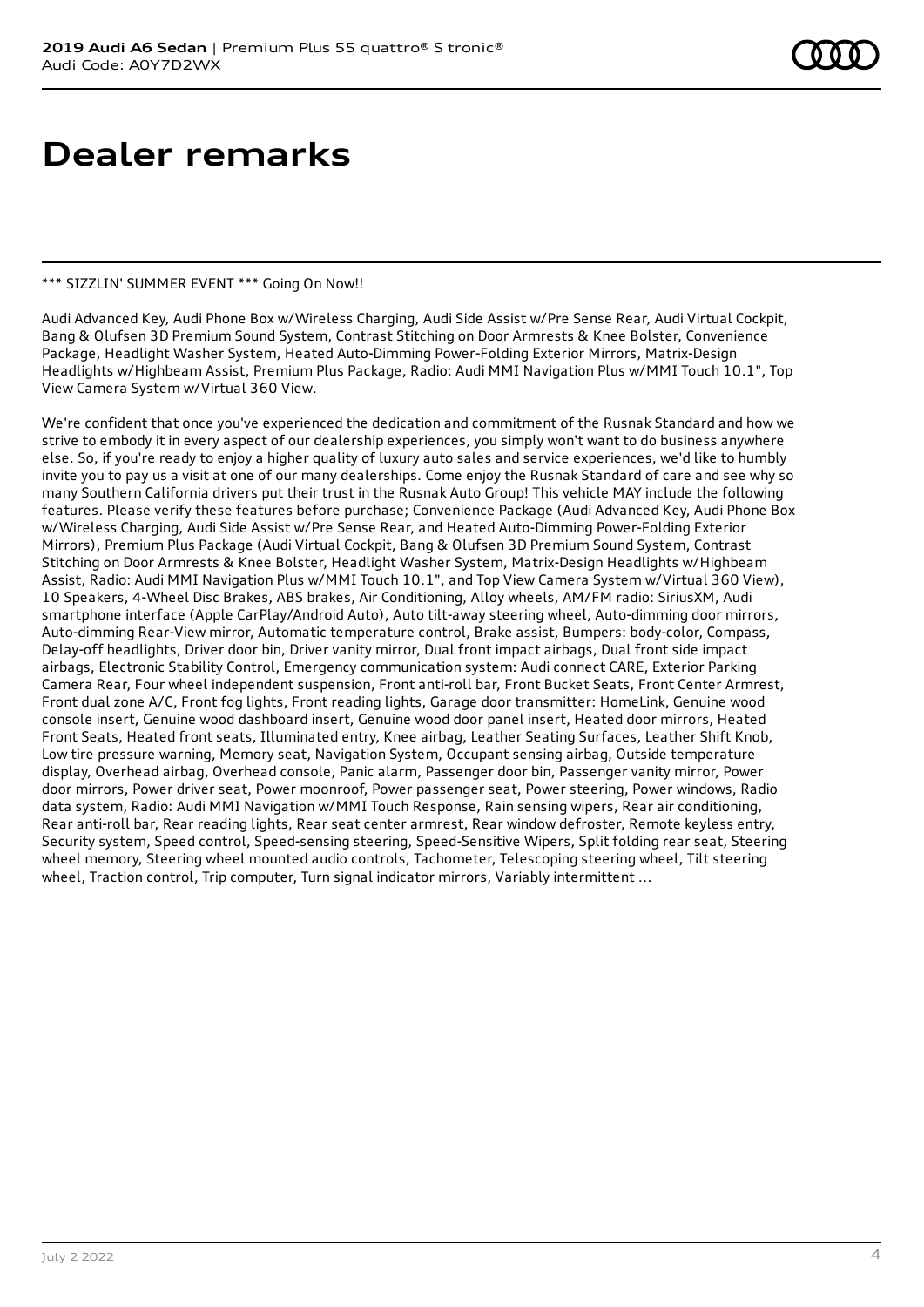# **Technical Specifications**

| <b>Engineering   Performance</b>                                                    |                                                                                                                                    | Suspension                                                           |                                                                                           |
|-------------------------------------------------------------------------------------|------------------------------------------------------------------------------------------------------------------------------------|----------------------------------------------------------------------|-------------------------------------------------------------------------------------------|
| Engine type                                                                         | 3.0-liter six-cylinder                                                                                                             | Front axle                                                           | Five-link front independent steel                                                         |
| Acceleration (0 - 60<br>mph)                                                        | 5.1 seconds seconds                                                                                                                | Rear axle                                                            | spring suspension<br>Five-link rear independent steel                                     |
| Power Level                                                                         | 55                                                                                                                                 |                                                                      | spring suspension                                                                         |
| Engine block                                                                        | Aluminum-alloy                                                                                                                     | Optional                                                             | Adaptive damping suspension                                                               |
|                                                                                     | Induction/fuel injection Twin-scroll turbocharged/TFSI®                                                                            |                                                                      |                                                                                           |
| Cylinder head                                                                       | Aluminum-alloy                                                                                                                     | <b>Brake system</b>                                                  |                                                                                           |
| Max. output ps/hp                                                                   | 335 @ rpm                                                                                                                          | Front brakes                                                         | 13.3 (ventilated disc) in                                                                 |
| stroke                                                                              | Displacement/Bore and 2,995/84.5 x 89.0 cc/mm                                                                                      | Rear brakes                                                          | 13.0 (ventilated disc) in                                                                 |
| Top track speed                                                                     | 130 mph mph                                                                                                                        | Parking brake                                                        | Electromechanical                                                                         |
| Torque                                                                              | 369 lb-ft@rpm                                                                                                                      |                                                                      |                                                                                           |
| 24-valve DOHC with Audi valvelift<br>Valvetrain<br>system and variable valve timing |                                                                                                                                    | <b>Body</b>                                                          |                                                                                           |
|                                                                                     | Material                                                                                                                           | Multi-material body construction<br>(steel and aluminum composition) |                                                                                           |
| <b>Electrical system</b>                                                            |                                                                                                                                    | Corrosion protection                                                 | Multistep anti-corrosion protection                                                       |
| Hybrid system battery                                                               | 48 Volt/9.6Ah lithium-ion battery                                                                                                  | <b>Warranty   Maintenance</b>                                        |                                                                                           |
| <b>Driveline</b>                                                                    |                                                                                                                                    | Warranty                                                             | 4-year/50,000-mile new vehicle<br>limited warranty                                        |
| Transmission                                                                        | Seven-speed S tronic® dual-clutch<br>automatic transmission with<br>quattro <sup>®</sup> all-wheel-drive with<br>ultra® technology | Maintenance                                                          | 12-month/10,000-mile (whichever<br>occurs first) NO CHARGE first<br>scheduled maintenance |
| <b>Steering</b>                                                                     |                                                                                                                                    |                                                                      |                                                                                           |
| Steering type                                                                       | Electromechanical progressive<br>steering system                                                                                   |                                                                      |                                                                                           |

to-curb

Turning diameter, curb-36.4 ft

Steering ratio 12.1:1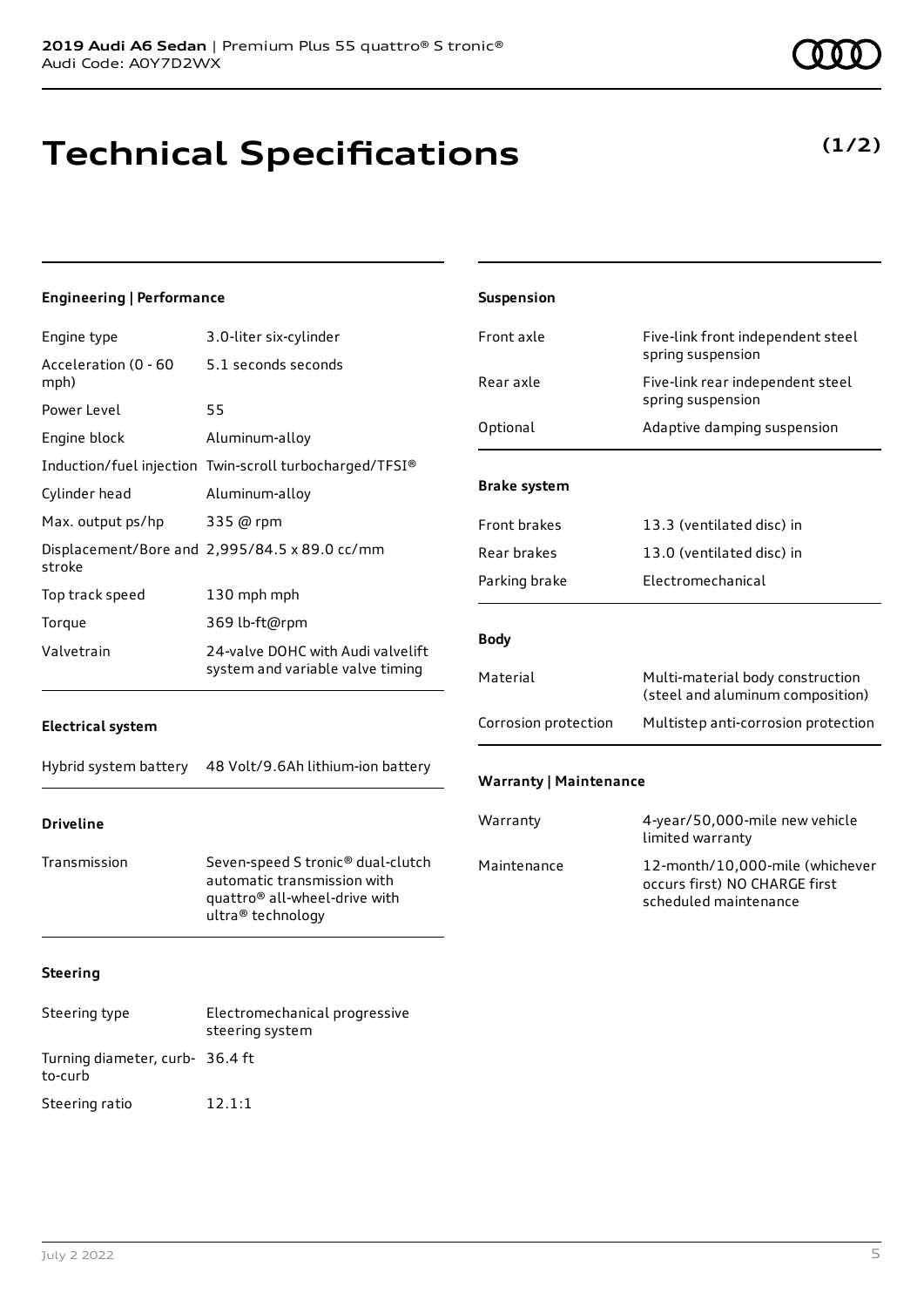### **Technical Specifications**

### **Exterior Measurements**

| Height                           | 57.4 in   |
|----------------------------------|-----------|
| Overall width without<br>mirrors | 74.3 in   |
| Length                           | 194.4 in  |
| Wheelbase                        | 115.1 in  |
| Drag coefficient                 | $0.29$ Cw |
| Overall width with<br>mirrors    | $83.1$ in |
| Track rear                       | 63.7 in   |
| <b>Track front</b>               | 64.2 in   |
| Curb weight                      | 4,266 lb  |

#### **Interior measurements**

| Seating capacity                          | 5                    |
|-------------------------------------------|----------------------|
| Shoulder room, rear                       | 56.5 in              |
| Head room with front<br>sunroof           | 38.0 in              |
| Leg room, rear                            | 37.4 in              |
| Shoulder room, front                      | 57.8 in              |
| Head room with rear<br>sunroof            | 38.1 in              |
| Leg room, front                           | $41.3$ in            |
| Cargo volume, rear<br>seatbacks up/folded | 13.7/NA cu ft, cu ft |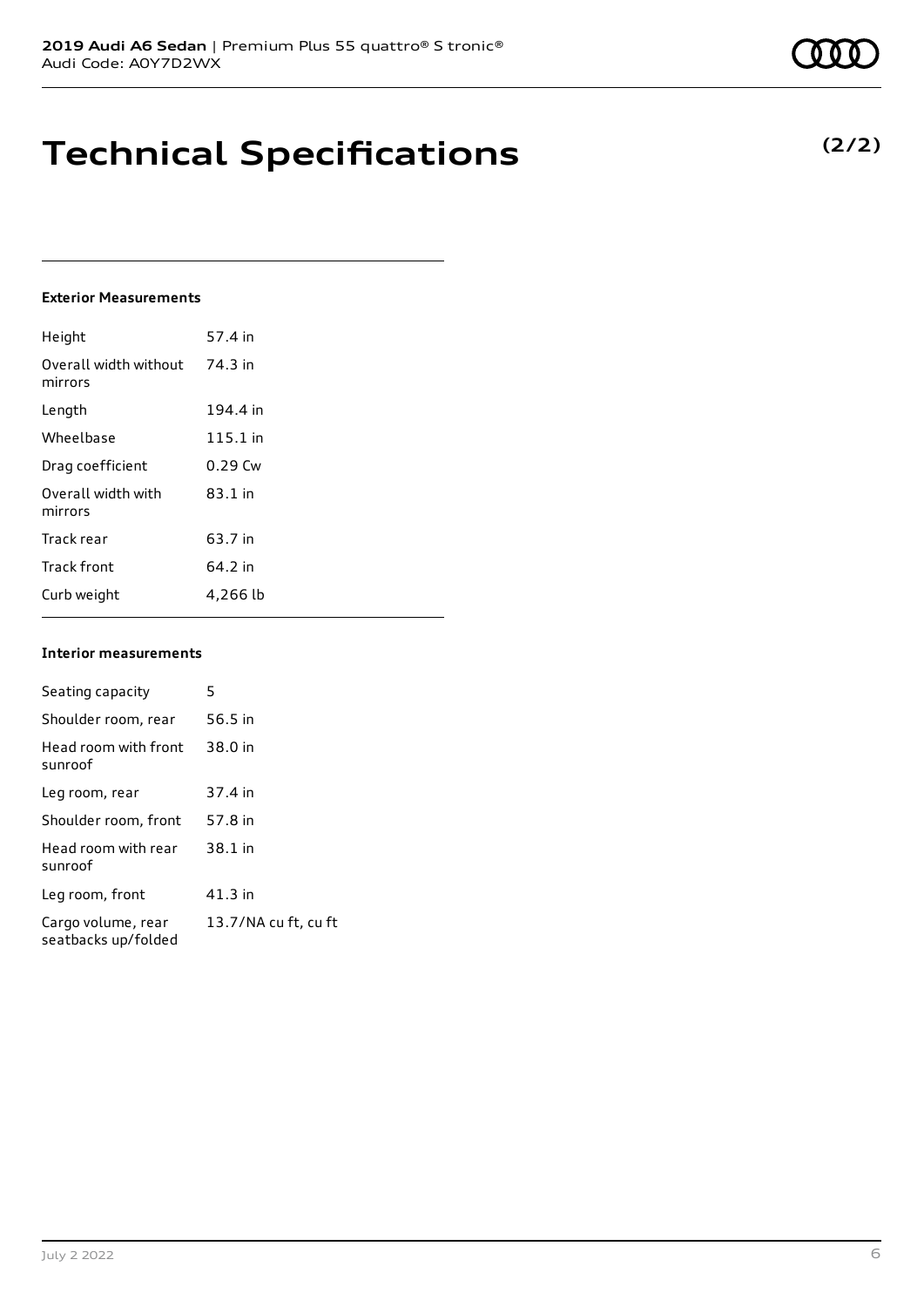

### **Consumption- and emission**

**Consumption by NEDC**

combined 25 mpg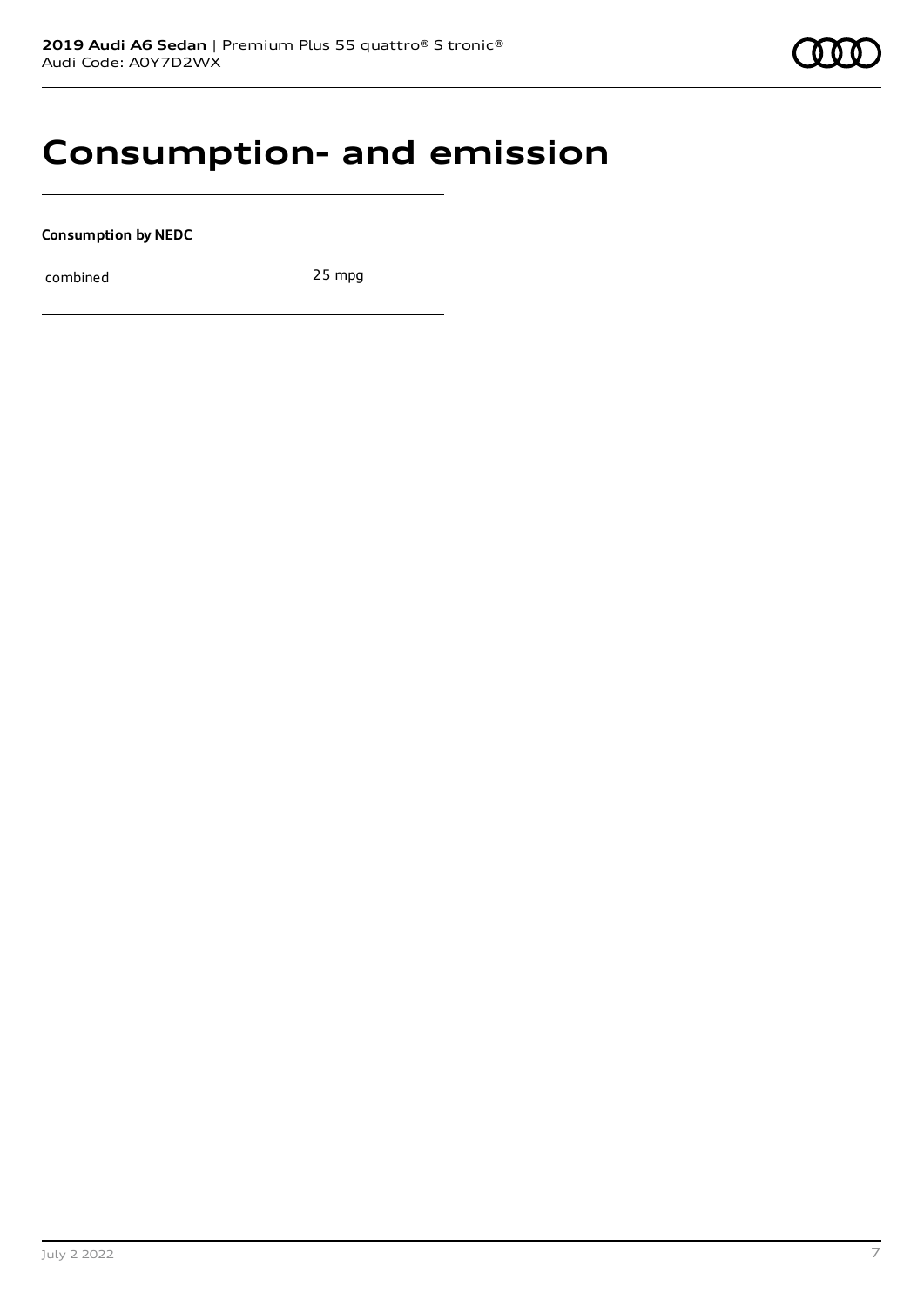## **Contact**

Dealer **Rusnak/Westlake Audi**

3832 E Thousand Oaks Blvd 91362 Westlake Village CA

Phone: +18189916340 FAX: 8054962779

www: [https://www.rusnakwestlakeaudiofthondoaks.com](https://www.rusnakwestlakeaudiofthondoaks.com/)